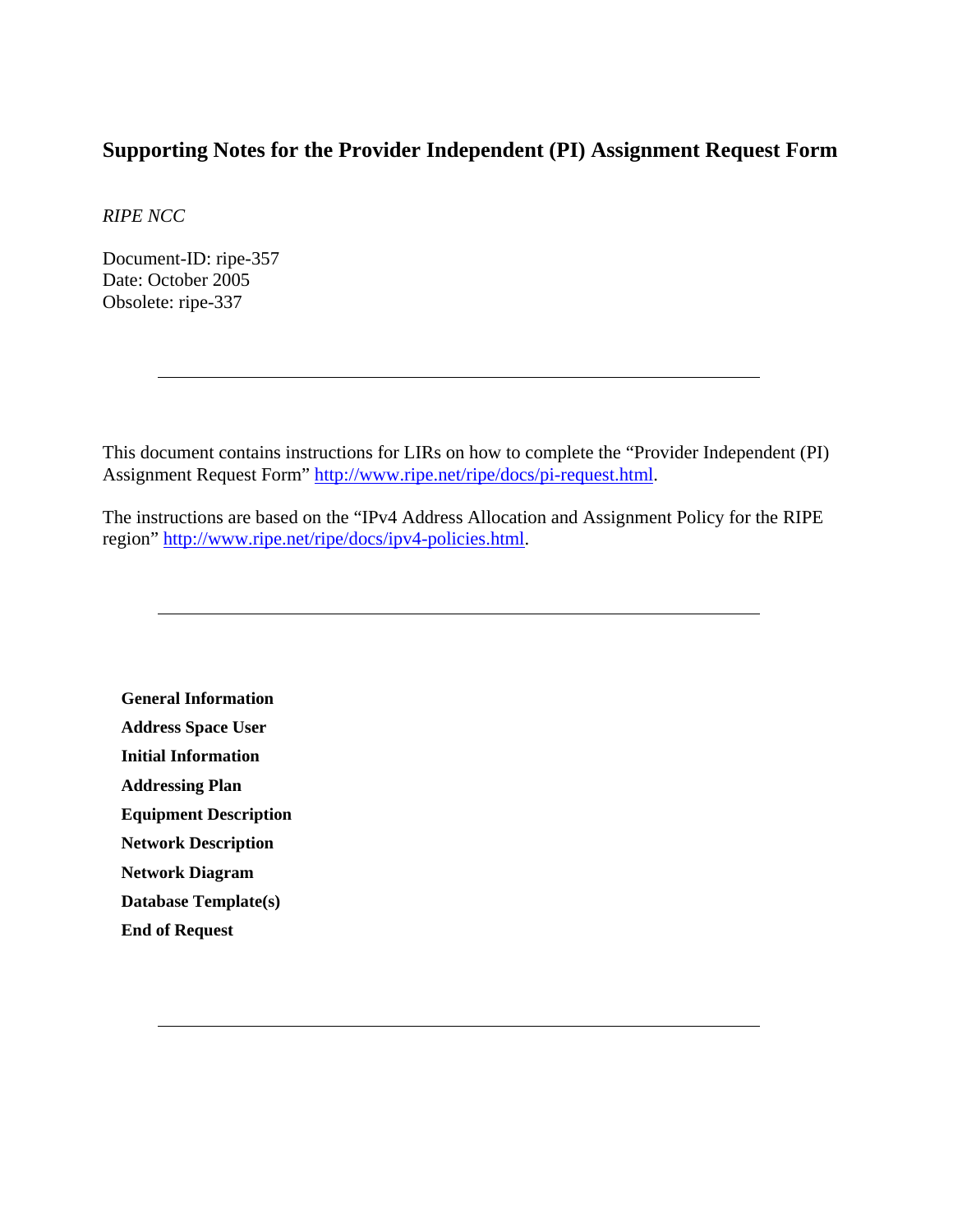#### <span id="page-1-0"></span>**General Information**

```
#[GENERAL INFORMATION]# 
% 
% Please add your RegID. 
request-type: pi-ipv4 
form-version: 1.1 
x-ncc-regid: nl.bluelight
```
Please do not change the value of the "request-type" and "form-version" fields.

Enter your Registry Identifier (RegID) in the "x-ncc-regid" field. RegIDs have the following format: <country code>.<name>. If you do not know your RegID, please contact <ncc@ripe.net>.

### **Address Space User**

```
#[ADDRESS SPACE USER]# 
% 
% Who will use the requested address space? 
legal-organisation-name: North SantaBank 
organisation-location: Santa City, NN
website-if-available: http://www.nsb.nn
% Does this End User already have address space that can be 
% used for this assignment? (Yes/No) 
space-available: No
```
Enter the legal name and primary location of the organisation that will use this PI address space in the "legal-organisation-name" and "organisation-location" fields. If this End User has a website, enter the URL in the "website-if-available" field. Otherwise, enter "none" in this field.

If there is any address space assigned to this End User that is not in use, indicate this in the "space-available" field. If you answer "yes", you can explain why the End User needs another assignment of address space in the "Network Description" section at the end of this form.

### **Initial Information**

```
#[INITIAL INFORMATION]# 
% 
% Why is PI address space required rather than PA address 
% space?
```
why-pi: **North SantaBank will be multihomed. We cannot use PA address space because our uplinks do not allow their address space to be announced by other Autonomous Systems.** 

```
% Is the End User requesting extra address space for routing 
% and/or administrative reasons? (Yes/No)
```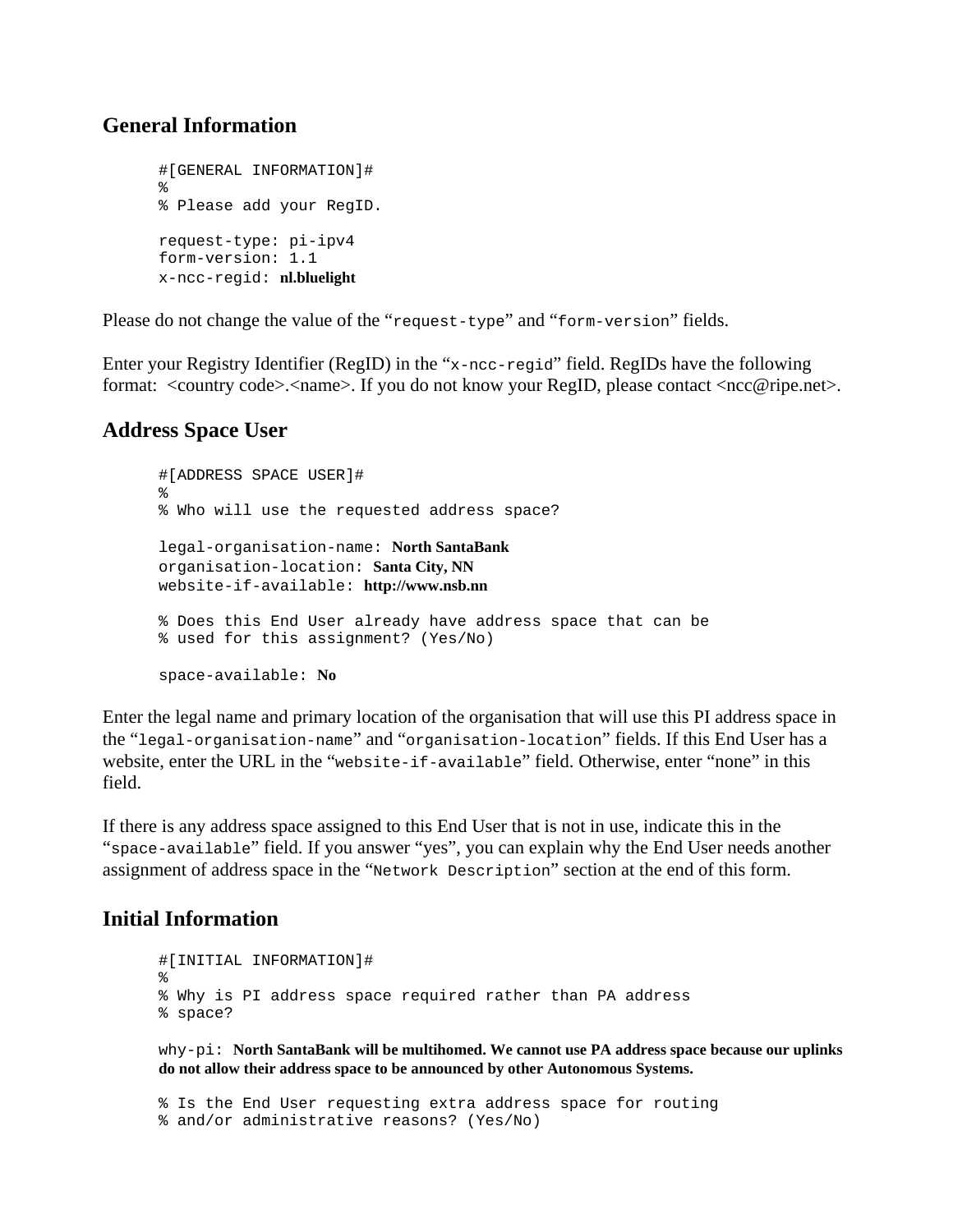<span id="page-2-0"></span>routing-reasons: **No.** % Have you made the End User aware of the consequences and % disadvantages of PI address space? (Yes/No) confirmation: **Yes.**

In the "why-pi" field, explain why PA address space cannot be used for this assignment. Remember that you should encourage the use of PA address space where possible.

You cannot request a larger assignment of address space than needed as conservation is one of the most important goals of the Internet Registry System. You can state whether you are requesting more address space than needed in the "routing-reasons" field.

You must ensure that the End User understands and accepts that PI address space may be more difficult or more expensive to route than PA address space and then confirm this in the "confirmation" field. You can find more details on the consequences and disadvantages of PI address space in the "IPv4 Address Allocation and Assignment Policy for the RIPE region" (see above for url).

## **Addressing Plan**

```
#[ADDRESSING PLAN]# 
% 
% How will the End User use this address space? 
\tilde{z}% Subnet size Within Within Within<br>% (/nn) 3 months 1 year 2 years
     % (/nn) 3 months 1 year 2 years Purpose 
subnet: /26 32 64 64 Employee VPN Access
subnet: /26 18 34 64 Financial Services
subnet: /26 22 30 60 Workstations 
subnet: /27 11 15 28 Public Services 
subnet: /27 7 18 30 Operations 
subnet: /24 176 192 240 Branch Offices 
totals: /23 266 353 486 
number-of-subnets: 6
% Will the End User return any address space? 
address-space-returned: 85.118.187/24 to nl.bluelight in 3 months
```
The addressing plan shows how the End User will use the requested address space.

You can repeat the "subnet" row as many times as needed. Delete any empty "subnet" fields before you send the request.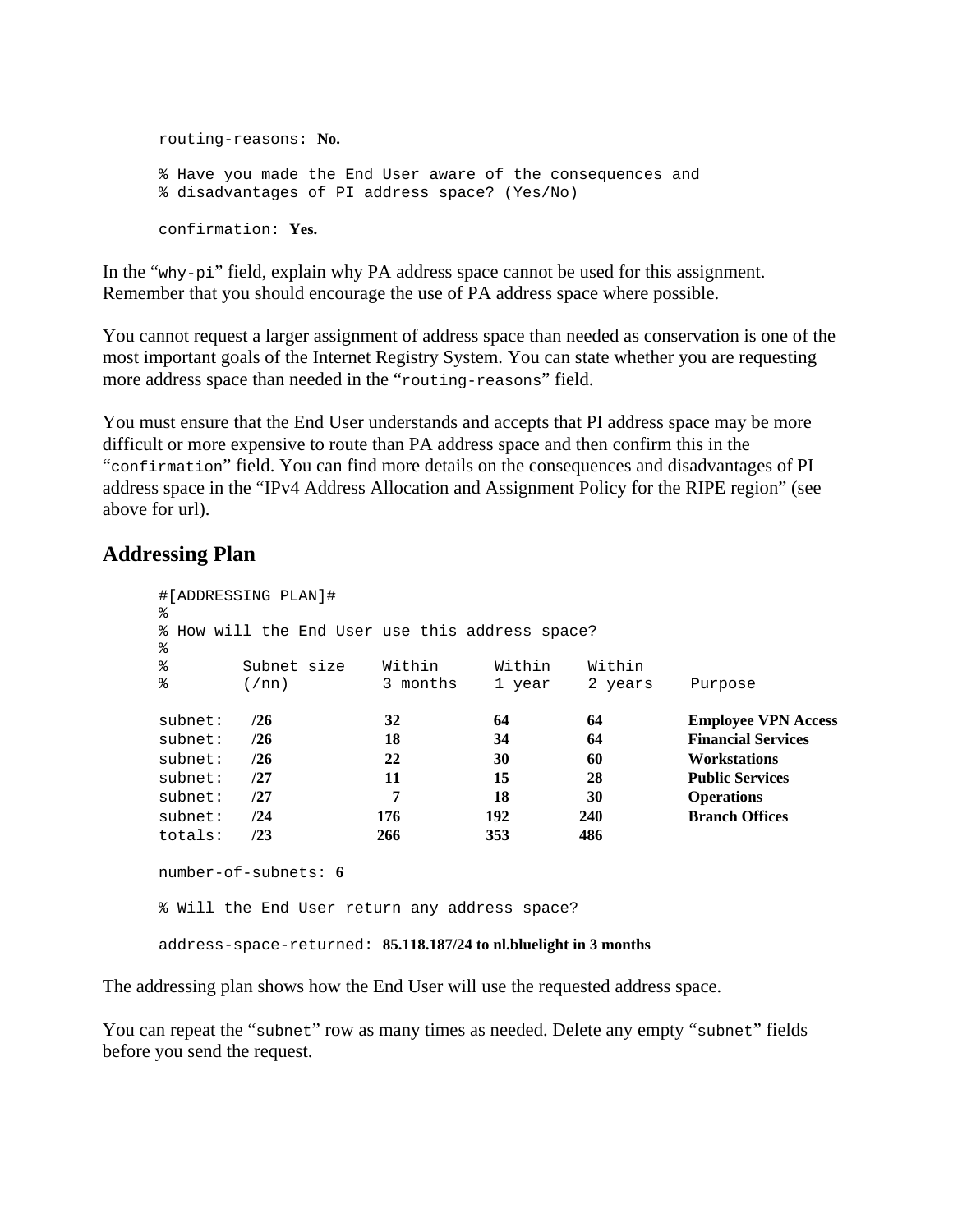<span id="page-3-0"></span>In the "subnet size (/nn)" column, enter a slash notation prefix for each subnet. Each entry should be large enough to contain the number of addresses needed for that subnet over the next two years.

In the "Within 3 months", "Within 1 year" and "Within 2 years" columns, enter the number of addresses needed immediately for each subnet, and the estimated need for the next two years. You can change the time periods if needed. These columns can either contain numbers (for example, 128) or slash notation prefixes (for example, /25). Multiple slash notation prefixes must be separated by comma(s) with no blank spaces (for example, /25,/27).

In the "Purpose" column, write a short description of each subnet. If needed, you can write a more detailed description in the "Network Description" field at the end of this form.

In the "totals" row, add the totals of each column. The total of the "subnet size (/nn)" column should be the total amount of address space you are requesting for this assignment.

In the "number-of-subnets" field, enter the total number of subnets listed in the addressing plan.

If there is any address space assigned to the End User that they will return, list each prefix in separate "address-space-returned" fields. The expected time for renumbering is three months. You can use the following syntax:  $\langle x.x.x.x\rangle xx \rangle$  to  $\langle$ which LIR/ISP $>$  in  $\langle$  time period $>$  for this field.

#### **Equipment Description**

```
#[EQUIPMENT DESCRIPTION]# 
% 
% What equipment will be used and how will it use the 
% requested address space? 
equipment-name: Core switches
manufacturer-name: Cisco
model-number: 25xx
other-data: 3 units
equipment-name: Servers
manufacturer-name: HP
model-number: various
other-data: 40 units
equipment-name: Firewalls
manufacturer-name: Cisco
model-number: PIX 515 E
other-data: 2 units, 8 IP addresses 
equipment-name: Workstations
manufacturer-name: Dell
model-number: GX150
other-data: 22 units, 1 IP address each 
equipment-name: Routers
```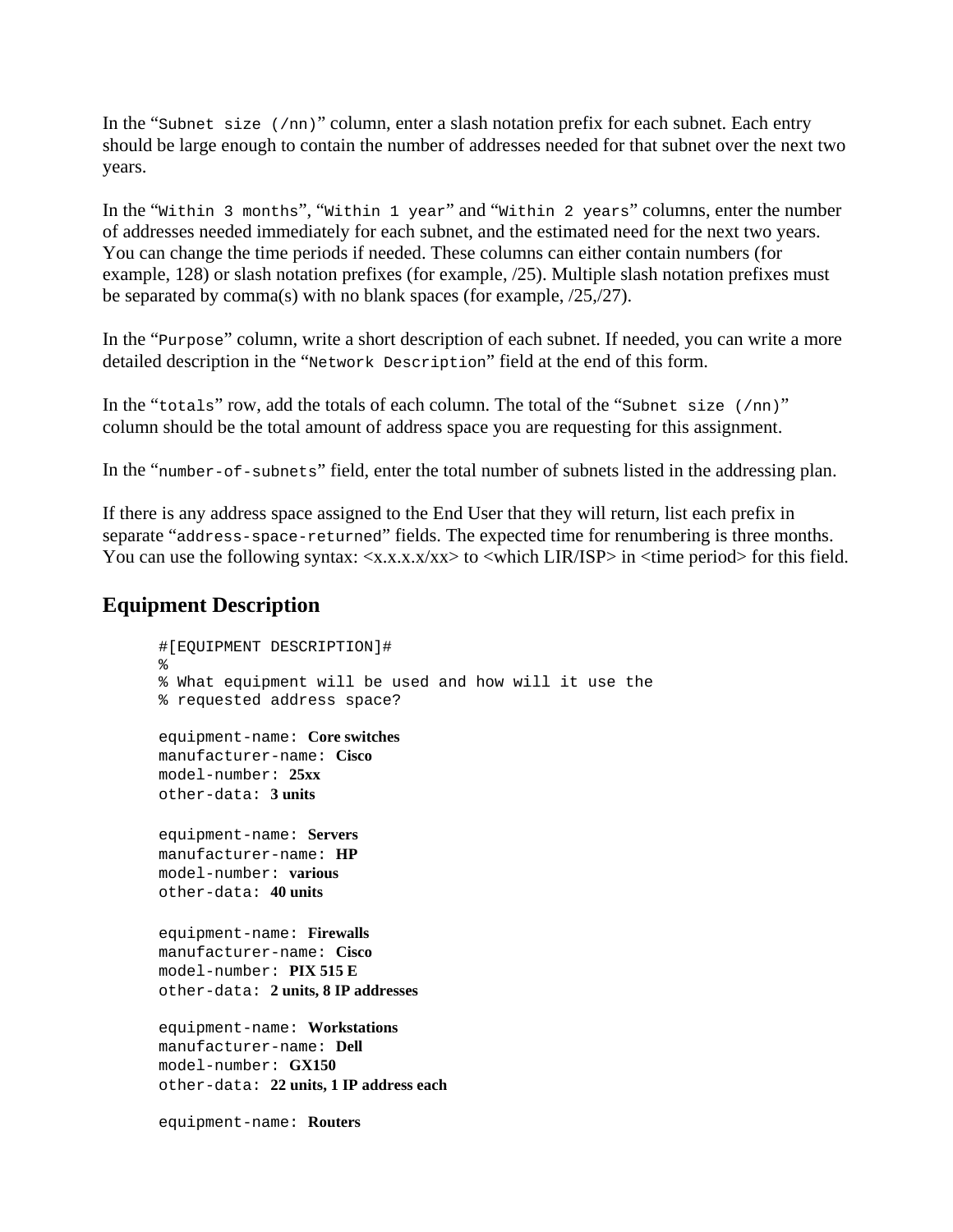```
manufacturer-name: Cisco
model-number: 3825
other-data: 2 units
equipment-name: Routers 
manufacturer-name: Cisco
model-number: AS5300
other-data: 1 unit, 32 ports
```
The equipment description will help us to understand the requirements listed in the addressing plan and can be repeated as many times as needed. Leave an empty line before each new "equipmentname" field.

In the "equipment-name" field, enter the type of equipment requiring address space from this assignment.

Enter the vendor name and model number for the piece of equipment in the "manufacturer-name" and "model-number" fields.

If you have any more information about how this piece of equipment will use the requested address space, add this in the "other-data" field.

### **Network Description**

```
#[NETWORK DESCRIPTION]# 
% 
% Please add more information if you think it will help us 
% understand this request.
```
**We have 11 branches across Santa City linked by corporate fibre channels. We will assign a /28 subnet for each branch. Each branch will have SMTP, WWW, file server, e-banking and dial-up pool.** 

**Public Internet Services: SMTP (2 IP addresses), WWW (6 IP addresses, 2 servers), FTP (1 IP address), DNS (2 IP addresses) Financial Services: 6 servers, 3 IP addresses each. Operations network: Security, Monitoring, VPN, Proxy, DNS** 

You can use this space for additional information that you think will be helpful for us (RIPE NCC) when we evaluate your request. A clearer understanding of the network and its addressing needs can help us to evaluate your request more quickly.

### **Network Diagram**

```
#[NETWORK DIAGRAM]# 
\approx% Have you attached a network diagram to this request? (Yes/No) 
diagram-attached: Yes
```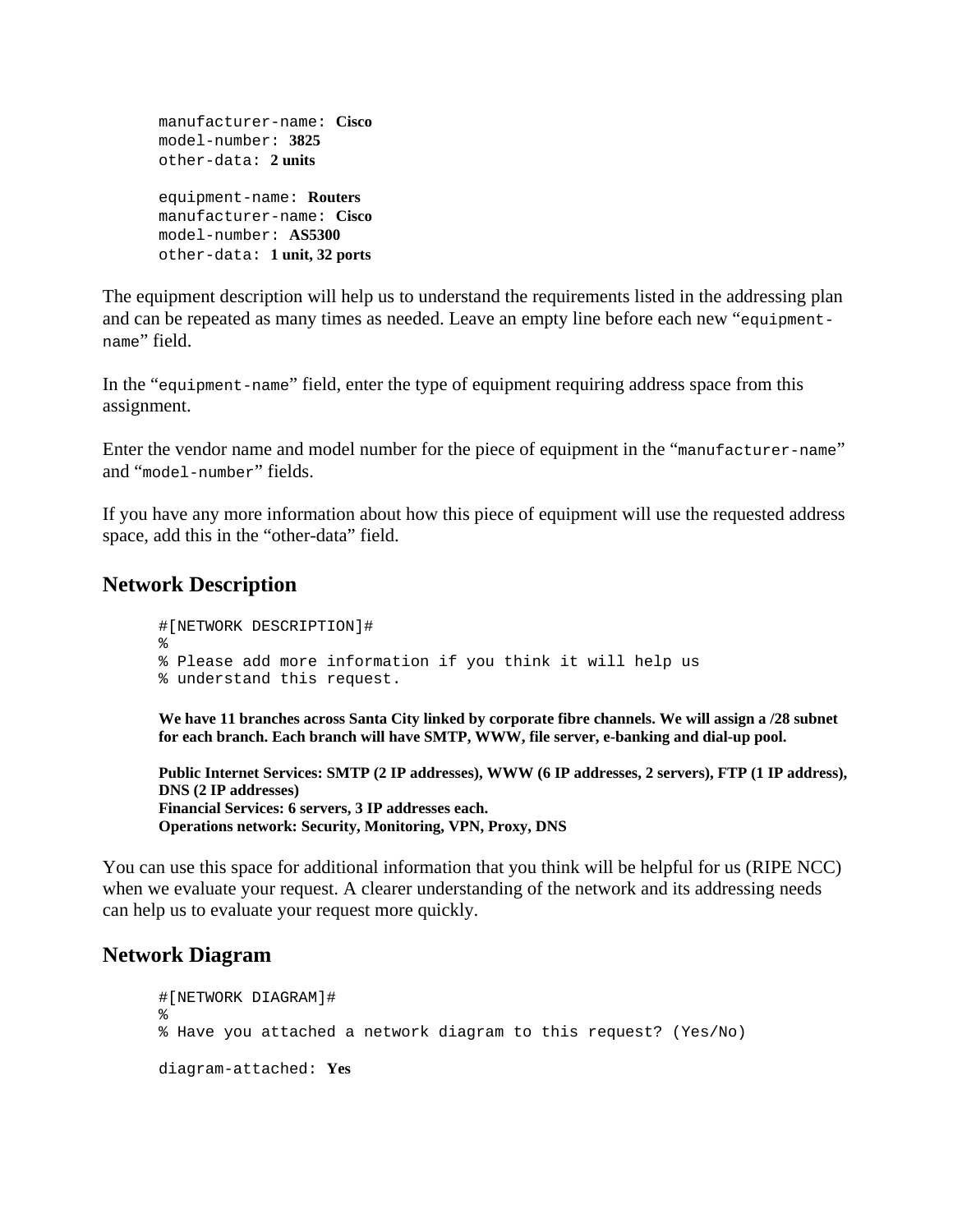<span id="page-5-0"></span>A network diagram (topology map) can help us to understand the set-up of the network and its addressing needs.

## **Database Template(s)**

```
#[DATABASE TEMPLATE(S)]# 
% 
% Please complete all of the fields below. 
inetnum: 
netname: NSB-NET 
descr: North SantaBank
desc<sub>1</sub>.<br>country:
country: NN<br>
org: ORG-NS31-RIPE<br>
admin-c: ACM2-RIPE
admin-c: ACM2-RIPE
tech-c: HOHO1-RIPE 
status: ASSIGNED PI 
mnt-by: RIPE-NCC-HM-PI-MNT 
mnt-lower: RIPE-NCC-HM-PI-MNT 
mnt-by: SANTA-MNT
mnt-routes: SANTA-MNT
mnt-domains: SANTA-MNT
changed: hostmaster@ripe.net<br>source: RIPE
source:
```
Leave the "inetnum" field empty as we will choose the address range.

The "netname" should be a short and descriptive name for the network and should reflect the organisation name of the End User.

Enter the End User's organisation name in the "descr" field.

Use the ISO country code of the End User's location in the "country" field. If the End User is multi-national, repeat the "country" field as many times as needed. Alternatively, you can use EU or ZZ if you do not wish to show the End User's location in the INETNUM object.

Enter the org-ID of the End User's organisation object in the "org" field.

The nic-handle of the role or person object in the "admin-c" field should reflect someone who is administratively responsible for the network.

The nic-handle of the role or person object in the "tech-c" field should reflect someone who has technical knowledge of the network.

The "status" field must be ASSIGNED PI.

The "mnt-by" and "mnt-lower" fields must contain RIPE-NCC-HM-PI-MNT. You can put the LIR's or End User's maintainers in separate "mnt-by", "mnt-routes" and "mnt-domains" fields.